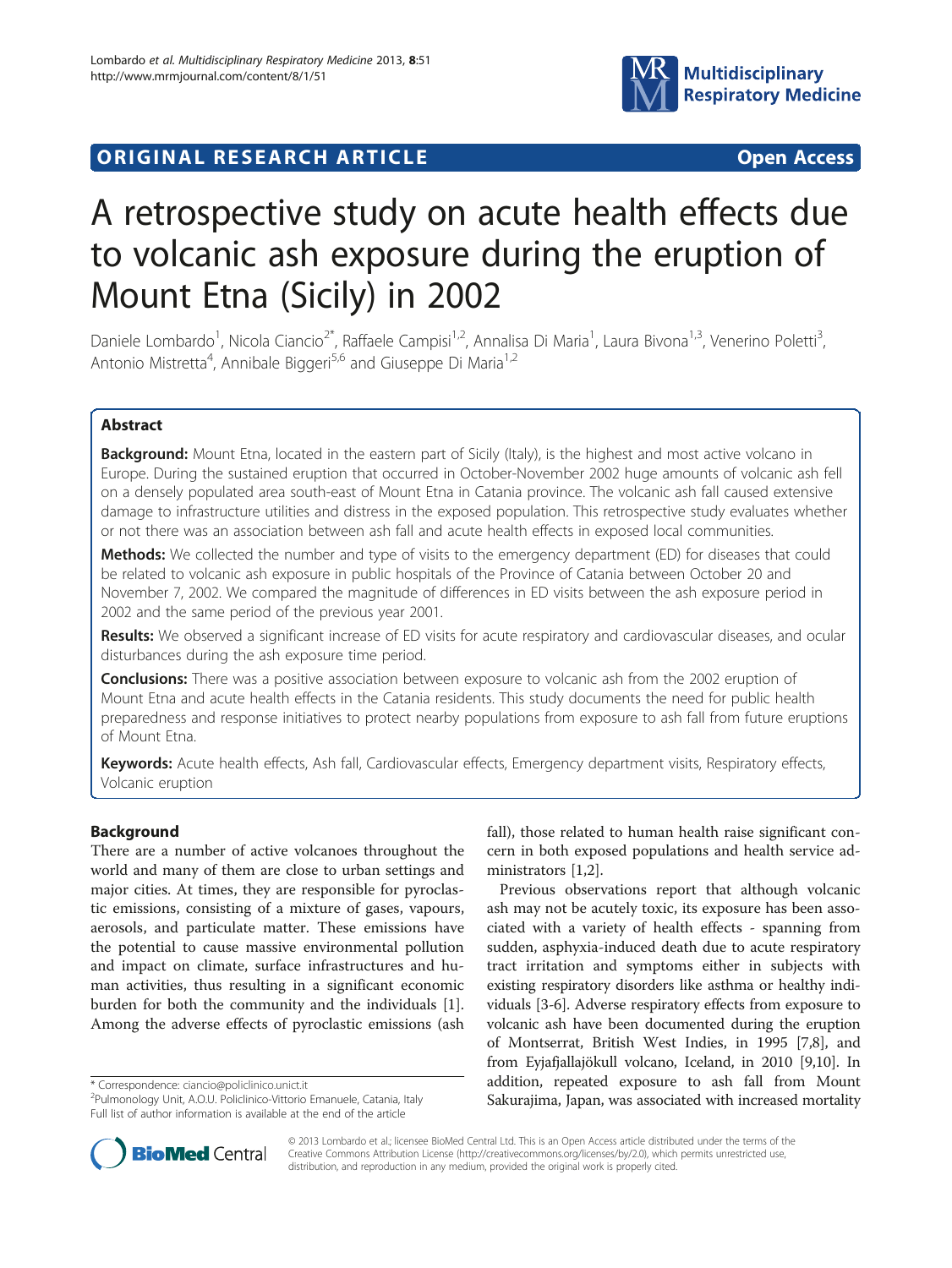<span id="page-1-0"></span>due to respiratory diseases including lung cancer and chronic obstructive pulmonary disease (COPD) [\[11\]](#page-6-0).

Despite the fact that volcanic eruptions are common throughout the world, and millions of people are exposed to their health hazards, few studies have been published that assess acute and chronic health effects thereby shaping prevention and measures of intervention for local communities.

Mount Etna, located in the eastern part of Sicily (Italy), is the most active volcano in Europe. In 2002 an intense eruption activity began in October and ended up November 2002 [\[12](#page-6-0)]. This long lasting eruption produced explosions and jets of lava from two newly formed fissures in the proximity of the volcano's summit, and it was also characterized by the emission of pyroclastic flows that were more intense during the first two weeks of activity [\[12](#page-6-0)]. Local winds carried the emissions for kilometers and subsequent ash fall affected a largely populated area extending south of Mount Etna, which includes Catania, a major city with nearly 315,000 inhabitants (Figure 1). During the eruption the exposed population complained of health disturbances such as eye and airway irritation, cough, or acute exacerbation of chronic respiratory disorders. However, a subsequent study investigating the rate of hospital admissions and causes of death only found an increase in cardiovascular diseases along with a decrease in mortality for respiratory diseases during the eruption period in the same area [\[13,14](#page-6-0)].

To ascertain whether or not there was an association between the Mount Etna's ash fall and acute health hazards in the exposed communities, we carried out a retrospective study to investigate the number and type of visits to the emergency departments (ED) of hospitals near Mount Etna during the 2002 eruption.

# **Methods**

To test the hypothesis that there is a putative association between acute health effects reported by the exposed population and the volcanic ash fall, we collected the number and type of visits to the ED for various acute diseases in public hospitals (see end-note) near the volcano in the Province of Catania between October 20 and November 7, 2002. We compared these results with the number of ED visits during the corresponding period in 2001. Disease conditions were classified according to previous surveillance activity that was conducted during the eruption as required by the Prefecture of Catania. The surveillance activity was aimed to detect and monitor acute health effects in order to provide prompt intervention to exposed residents. These conditions included acute respiratory disorders of both the upper and lower respiratory tract, cardiovascular diseases such as heart attack, coronary and cerebrovascular diseases, arterial hypertension and cardiac arrhythmias, as well as ocular disturbances, neuropsychiatric disorders, skin diseases and traumatic events. The outcome measure was the proportion of ED visits for those conditions among the total ED visits, whereas the effect measure was the ratio between the proportion in the exposed time period during 2002 to the proportion in same yet unexposed time period during 2001. Whereas the population denominators were constant for the two considered periods, the total number of ED visits changed because of a change in policies of the healthcare system in Italy. We therefore used the proportion instead of the rate of ED visits for the selected disease states [[15\]](#page-6-0).

In addition to health monitoring, levels of particulate matter ≤10  $\mu$ m (PM<sub>10</sub>), and 2.5  $\mu$ m (PM<sub>2.5</sub>) in diameter were also recorded in the same geographic area near Mount Etna [\[13,14](#page-6-0)].

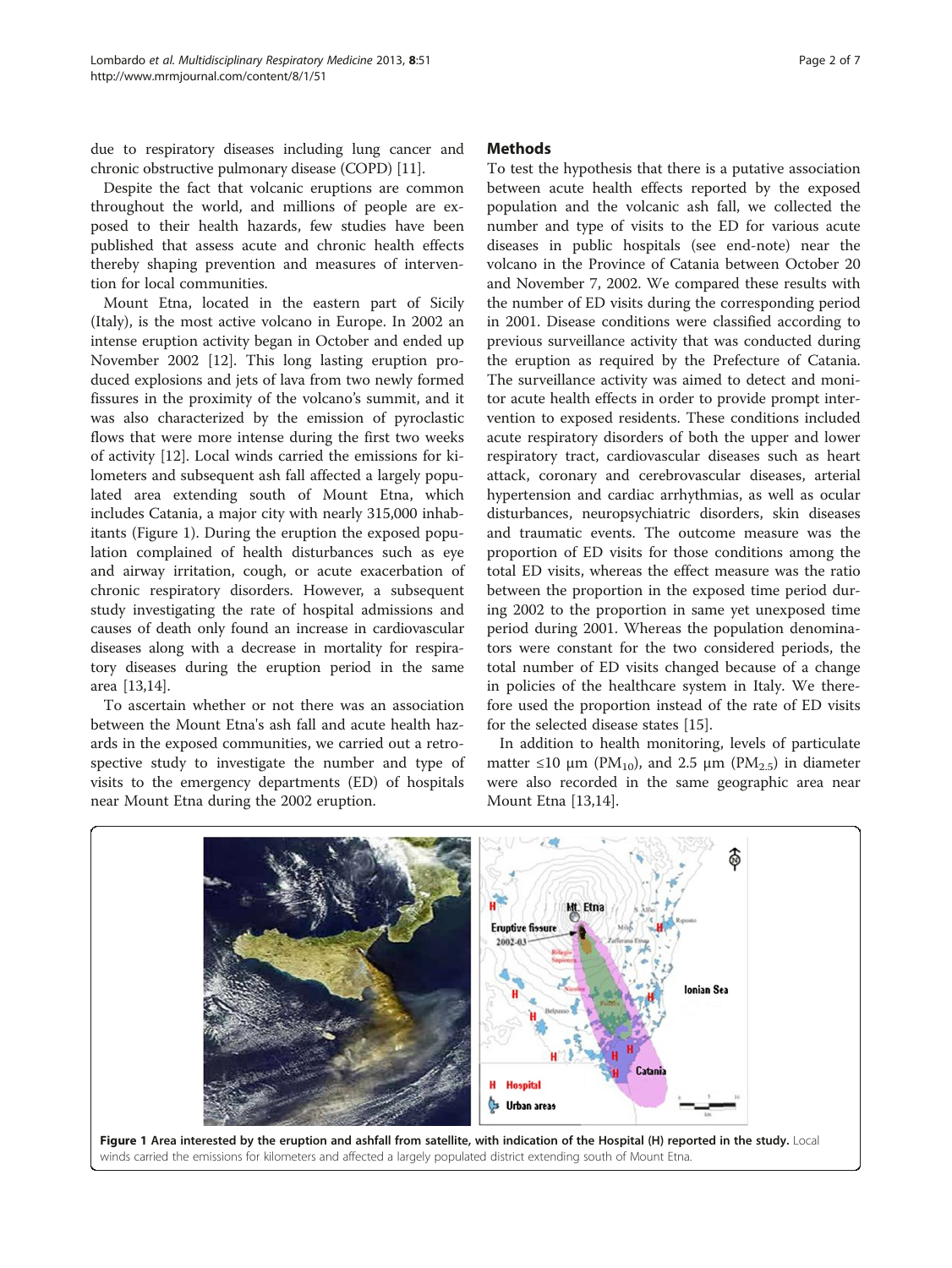The chemical composition of volcanic ash and the amount of each surface component were analyzed by mass spectrometry.

Statistical analysis was performed to quantify and verify the relevance of differences between the two study periods. Statistical tests used were the "Chi-Square  $(\chi^2)$ " and the "Z test" with a two-sided  $\alpha$  =0.05. We also applied multinomial logistic regression to adjust for hospital of admission on a restricted sample of 73% of ED visits with complete information. This model produced exposure Odds Ratio (OR) estimates. The reference category was the number of ED visits for all other diseases. For example, an exposure OR of 1.30 for acute respiratory disease would be interpreted as an increase of 30% in the odds of having a ED visit for acute respiratory disease versus the odds of having an ED visit for a condition not related to volcanic ash exposure.

# Results

We first summarize the results of chemical analysis of volcanic ash sampled in Catania from this eruption. Whereas, in the second part we report the results of acute health effects during the intense ash fall period.

# Analysis of volcanic ash

The Protezione Civile, the Italian organization for disaster management, estimated that four days after the beginning of eruption, 9 kg of ash per square meter had fallen in Nicolosi (a small town 15 km south of the volcano), and 2.5 kg per square meter in Catania (24 km south-east) [\[7](#page-6-0)].

The chemical analysis carried out by mass spectrometry on ash samples of October 28, 2002, indicates that the fine particles of volcanic ash were mainly composed of ferrous ions  $(Fe^{++})$  and a great presence of free crystalline silica in large particles.

# Acute health effects

The results of this retrospective study are presented in Table [1,](#page-3-0) which shows the frequency and level of statistical significance in the proportion of ED visits to the Hospitals in the Province of Catania - for disease states and health effects that may be related to the exposure to volcanic ash emission. The difference in the proportion of selected health effects varied among the different hospitals for each selected disease category. There was a significant increase in the number of ED visit for selected disease states in the three main hospitals serving the municipality of Catania, i.e. Vittorio Emanuele, Cannizzaro and Garibaldi Hospital. These hospitals were located in the area that received the plume of ash fall (Figure [1\)](#page-1-0). Taking into account the data obtained from the EDs of these three main hospitals only, the cumulative number of total visits in 2002 was less than the corresponding number in 2001 (10,337 and 12,230, respectively). Despite this, the proportion of ED visits for the selected categories was significantly higher with the exclusion of neuropsychiatric disorders and skin diseases (Table [2](#page-4-0)). Therefore, a significant increase in the number of visits for acute diseases of upper and lower respiratory tract, cardiovascular diseases and ocular symptoms was observed between October 20 and November 7 2002 compared to the corresponding period of 2001.

We also analyzed the frequency of visits to ED of the Hospitals in Catania through multinomial logistic regression adjusting for hospital of admission, but we found no difference from previous analyses (Table [3\)](#page-4-0).

# **Discussion**

According to current knowledge volcanic ash creates minor health problems such as eye and upper airway irritation, and may exacerbate pre-existing respiratory diseases including asthma and chronic bronchitis. In this study we found that during the sustained pyroclastic emission of volcanic ash due to Mount Etna eruption in 2002, ED visits for acute health disorders of respiratory tract and cardiovascular system increased significantly. This increase suggests that volcanic ash fall is associated with acute health effects on exposed local communities, and confirms the results of previous studies showing that short-term exposure to volcanic emission is associated with acute respiratory morbidity, asthma attacks, and increased hospital visits for respiratory illness [[3-6,9](#page-6-0)], as well as for cardiovascular symptoms and morbidity [[14,16\]](#page-6-0).

Due to the lack of information on time relationship between daily levels of particulate matter and daily rate of ED visits we were unable to perform time-series analysis of our data. Consequently, we cannot conclude that a causal relationship exists between exposure to volcanic ash and health effects observed in our study. The existence of an association, however, is further supported by the evidence that unusually high levels of respirable sized particulate matter, along with a nearly threefold increase in  $PM_{10}$  and fourfold increase in sulfur dioxide, were recorded during the same period in the same area as compared to the previous year [[13](#page-6-0)]. Contrary to the results reported by Fano and coworkers [[13,14\]](#page-6-0) of an increase in hospital admissions for cardiovascular morbidity along with a decrease in the rate of admission for respiratory diseases, we found a significantly higher frequency of ED visits for both cardiovascular and respiratory diseases in the three main hospitals of Catania in 2002 as compared to the same period of the previous year. By taking into account that hospital admissions represent a higher intensity of care than an ED visit, a reason for this discrepancy could rely upon a precautionary attitude of ED doctors towards the hospital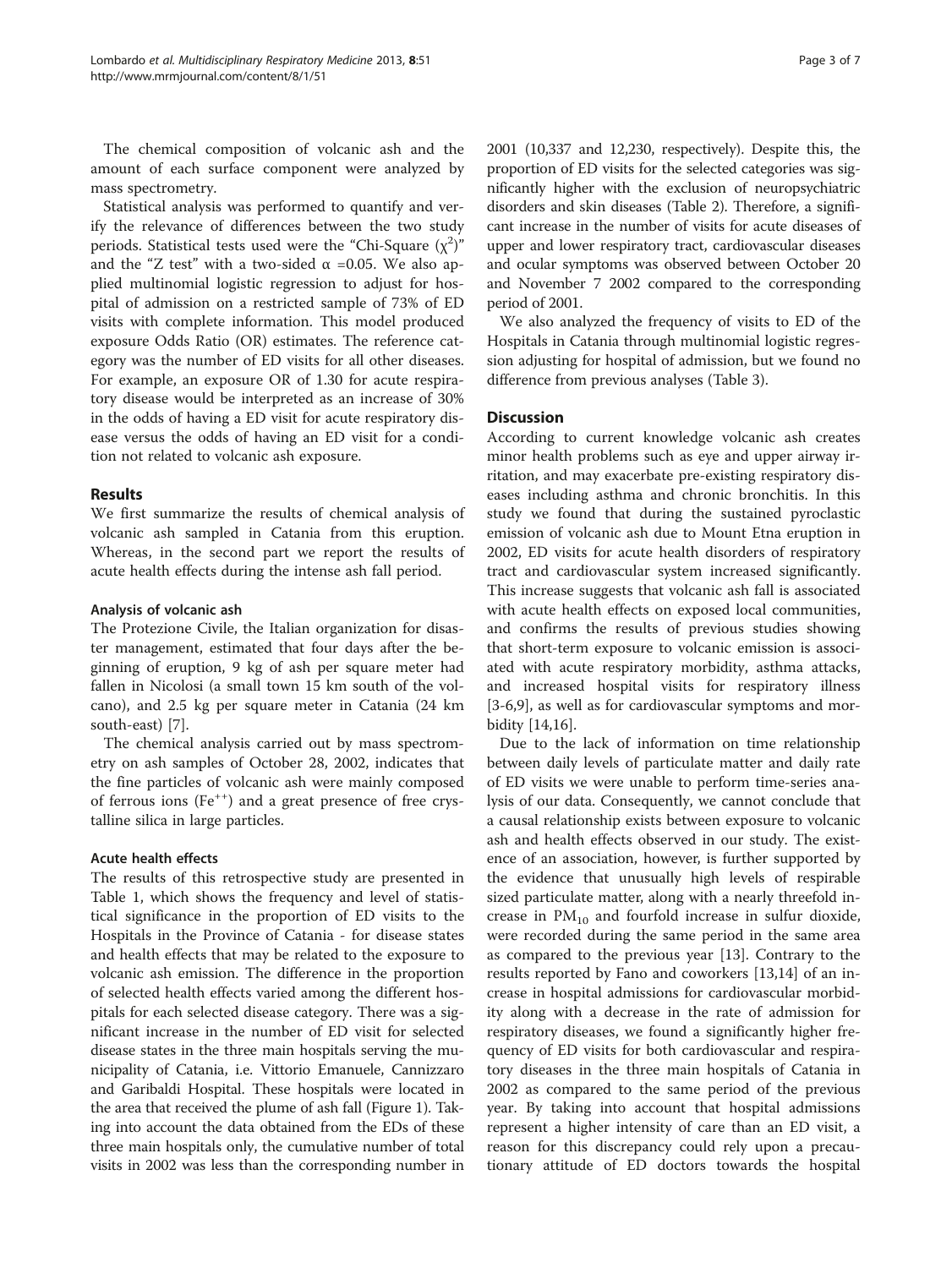#### <span id="page-3-0"></span>Table 1 Level of significance and difference in the frequency, in ED visits of the hospitals in the province of Catania, for some acute diseases Vittorio Emanuele Hospital Cannizzaro Hospital Garibaldi Hospital **Hospital** of Giarre Hospital of Militello **Hospital** of Acireale **Hospital** of Paternò Hospital of Biancavilla **Hospital** of Bronte Differ. Value P Differ. Value P Differ. Value P Differ. Value P Differ. Value P Differ. Value P Differ. Value P Differ. Value P Differ. Value P Acute affections of the upper respiratory tract +2,73 p < 0,01 +0,17 NS −0,10 NS +0,2 NS −0,27 NS −4,70 NS −0,15 NS −4,82 P < 0,05 −0,34 NS Acute diseases of lower respiratory tract +1,45 p < 0,01 +1,24 p < 0,01 +0,10 p < 0,01 +3,11 p < 0,01 −0,50 NS +0,09 NS −0,32 NS −0,63 NS −0,48 NS Cardiovascular diseases +1,18 p < 0,01 +2,99 p < 0,01 −0,01 NS +1,7 P < 0,05 −0,30 NS +7,28 P < 0,05 +0,56 NS −0,61 NS Neuropsychiatric disorders −0,08 NS −0,01 NS +0,17 NS +1,17 NS −0,16 NS −0,13 NS +0,07 NS +0,82 NS Ocular affections +2,02 p < 0,01 −0,60 P < 0,05 +2,6 p < 0,01 +0,16 NS −1,83 NS −0,05 NS +0,05 NS Skin diseases +0,2 NS −0,08 NS −0,33 NS −1,9 p < 0,01 −0,46 NS −0,472 NS −0,44 NS −0,23 NS −0,15 NS Surgery and orthopedy -1,10 NS +4,36 p < 0,01 +0,06 NS +5,62 P < 0,05 -0,84 NS -1,52 NS +1,98 p < 0,01 -2,55 NS +0,68 NS

Legend:

p < 0,01 highly significant difference.

p < 0,05 statistically significant difference.

p > 0,05 not significant difference.

The period is between October 20 and November 7, 2002. The results obtained were compared with those of the same period in 2001. Table [2](#page-4-0) contains more detailed information in relation to the three major hospitals in Catania.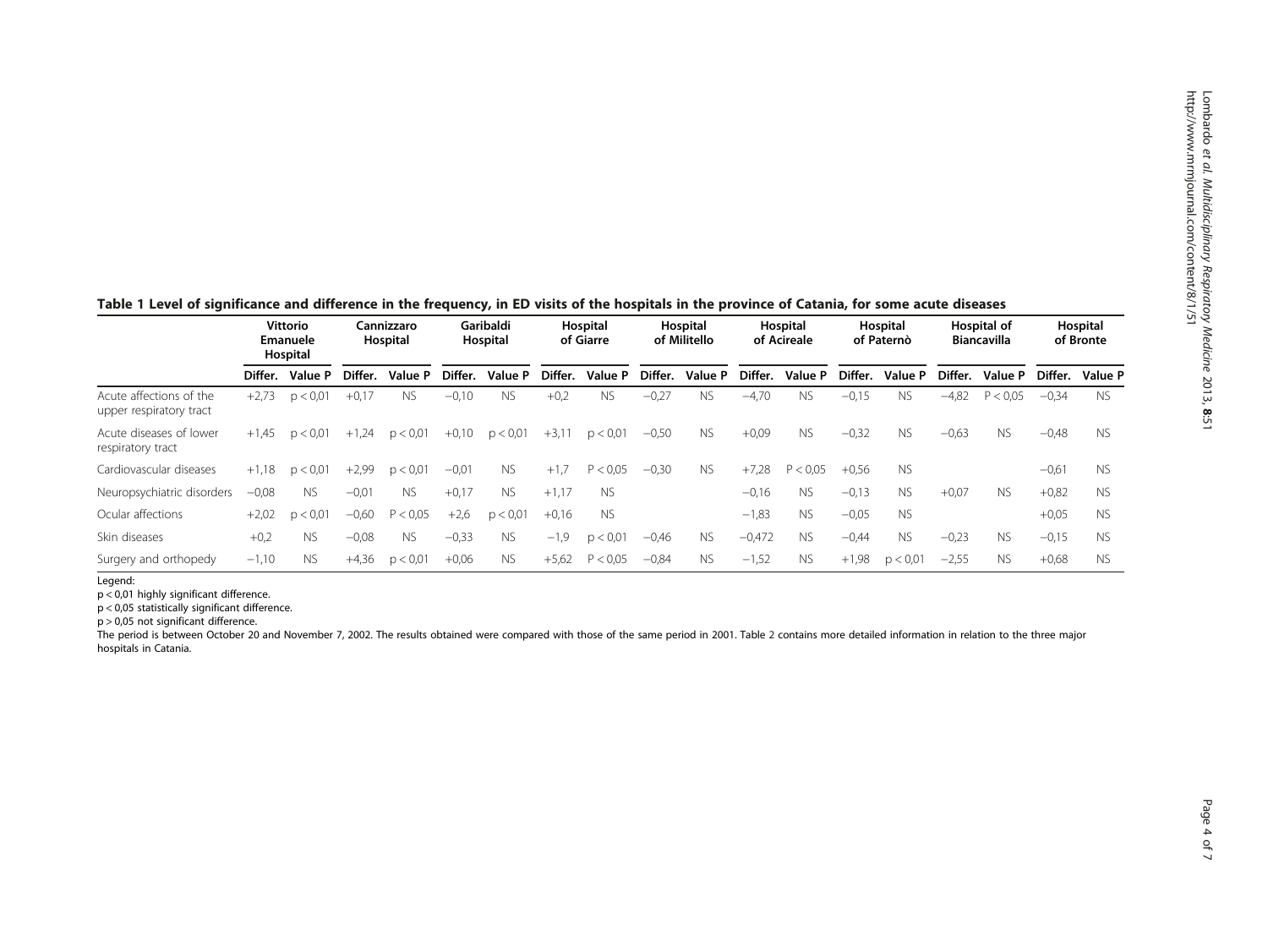| Visits to ER - observation period 20/10 - 05/11 |                  |                  | <b>Differ</b> | Value P   |
|-------------------------------------------------|------------------|------------------|---------------|-----------|
| City of Catania                                 | <b>Year 2001</b> | <b>Year 2002</b> |               |           |
| N. acute affect.upper resp. tract (% tot.)      | 262(2,14)        | 353 (3.41)       | $(+1,27)$     | p < 0.01  |
| N. acute affect. lower resp. tract (% tot.)     | 256 (2,09)       | 350 (3,38)       | $(+1,29)$     | p < 0.01  |
| N. heart diseases (% tot.)                      | 182 (1,49)       | 287 (2,78)       | $(+1,29)$     | p < 0.01  |
| N. neuropsychiatric disorders (% tot.)          | 139 (1,14)       | 116(1,12)        | $(-0.02)$     | NS.       |
| N. ocular affections (% tot.)                   | 292 (2,39)       | 409 (3,96)       | $(+1,57)$     | p < 0.01  |
| N. skin diseases (% tot.)                       | 106 (0,86)       | 86 (0,83)        | $(-0.03)$     | <b>NS</b> |
| N. surgical diseases and orthopedic (% tot.)    | 1157 (9,46)      | 1048 (10,14)     | $(+0.68)$     | <b>NS</b> |
| Total diseases                                  | 2394 (1,96)      | 2649 (2,56)      | $(+0.60)$     |           |
| Number of visits for all diseases (total)       | 12.230           | 10.337           |               |           |

<span id="page-4-0"></span>Table 2 Number and frequency of visits, to ER of the Hospitals Vittorio Emanuele, Cannizzaro and Garibaldi in Catania, for some acute affections

Legend:

p < 0,01 highly significant difference.

p < 0,05 statistically significant difference.

p > 0,05 not significant difference.

admission of patients with cardiovascular symptoms rather than of those presenting with respiratory symptoms. On the other hand, the inclusion in our selection of minor respiratory problems, such as the upper airway irritation, and the higher number of hospitals considered for the rate of hospitalization might represent further explanation for the different behavior of hospital admissions and ED visits for acute respiratory diseases. In addition, our data do not provide crude figures of mortality, nor they allow for the stratification of age range, gender, smoking habit, occupational risks, and preexisting disease states.

Volcanic eruptions are relatively frequent throughout the world, yet few other observational studies have been carried out on this topic. In addition, besides the scarcity of published studies, researchers have investigated ash fall and associated health effects by using varied approaches thus making the broad interpretation of findings difficult or not fully comparable. For example, some studies analyzed hospital admissions or ED visits, rather than outpatient or GP visits. In Alaska during the volcanic activity of Mount Spurr in 1992, located 60 miles west of the city of Anchorage, an increase in  $PM_{10}$  along with an increase for outpatients visits for bronchial asthma and upper respiratory diseases was observed [[17](#page-6-0)]. Few investigations with conflicting data are available on

mortality rate during or after eruptions, as well as on the long-term effects of volcanic ash exposure. No effects on overall and cause-specific mortality were observed during the eruption of Mount Etna in 2002, as reported by a different group of investigators [\[13,14\]](#page-6-0). By contrast, residents in Sakurajima-Tarumizu area located near Mt. Sakurajima in Japan, over the long term (>30 years) experienced a relatively high mortality for respiratory diseases, which included lung cancer and COPD [\[11\]](#page-6-0). In 6–9 months after the end of Eyjafjallajökull eruption, residents from exposed areas reported several medical problems including increased wheezing, cough and phlegm, as well as eye and skin irritation [[10](#page-6-0)].

Another problem is to determine whether or not some working categories, such as local police, firefighters or people involved in extensive ash-removal operations, have a higher level of exposure and maybe a higher risk for developing acute health effects. During the eruption of Mount St. Helens, on May 18, 1980 respiratory symptoms and ocular problems were significantly higher among loggers who were regularly employed outdoors in areas with heavy ash exposure, than among other groups of workers who weren't assigned to clean up after volcanic eruptions. Loggers inhaled higher concentration of ash showing a significant, short-lived reduction in lung function. This transitory functional impairment was directly

Table 3 OR trough polytomic multinomial logistic regression

| ΟR     | Std. error |      | P > [z] | [95% conf. interval] |
|--------|------------|------|---------|----------------------|
| 1.3046 | 0.1136     | 3.05 | 0.002   | $1.0998 - 1.5475$    |
| 1.3600 | 0.1128     | 3.71 | 0.0001  | $1.1560 - 1.6001$    |
| 1.1885 | 0.1046     | 1.96 | 0.050   | $1.0002 - 1.4123$    |
| 1.2247 | 0.0713     | 3.48 | 0.001   | $1.0925 - 1.3728$    |
|        |            |      |         |                      |

Number of observations = 16.069.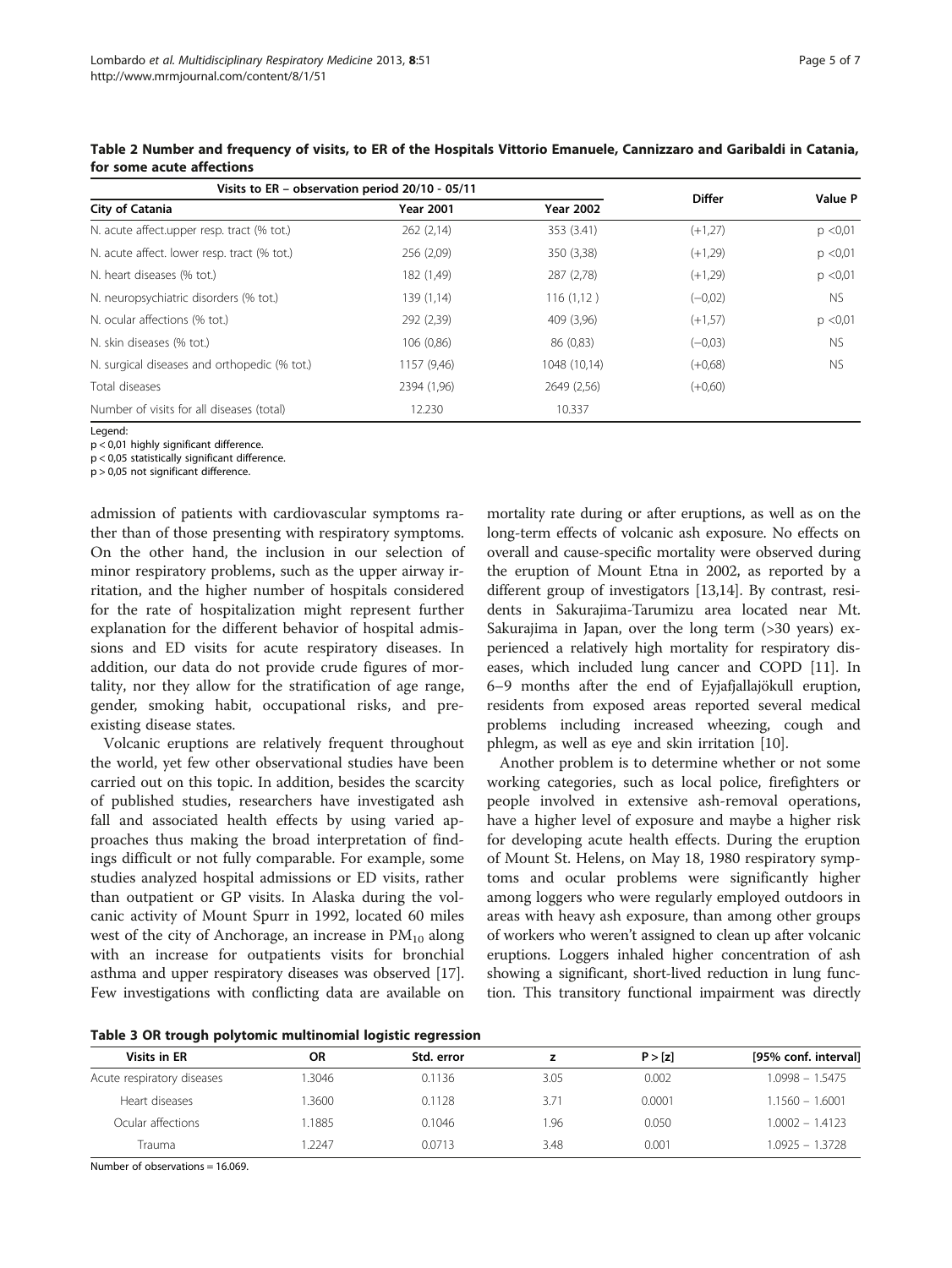proportional to the intensity of exposure to volcanic ash [[2-4\]](#page-6-0). One reason for the observed higher risk of respiratory illness among population involved in ash-removal operations may be due to the "re-suspension" of fine ash particles and their chemical components. However, pragmatically, this distinction may not make much difference. A proportion of silica particles detected during Mount Etna's eruption were small enough to penetrate deeply into the lungs of exposed subjects. It is conceivable that re-suspension caused by atmospheric factors or human activity such as road traffic and ash removal may have re-suspended particles with smaller diameter and more likely to be inhaled, thus determining an increase in exposure. Soundly, this is not trivial and suggests the opportunity to adopt strategies avoiding the phenomenon of re-suspension.

Little information is available about the relevance of age, sex, and more importantly the possible presence of pre-existing chronic respiratory diseases in patients that presented to EDs during the 2002 eruptive event at Mount Etna. During the July 1995 eruption in Montserrat, a study was performed with the aim to evaluate whether ash fall had any effect on the respiratory health of children. The results were that volcanic ash emission adversely affected the respiratory health and produced exercise-induced bronchoconstriction in the Montserrat children [\[7\]](#page-6-0). The health effects of volcanic ash on the respiratory system might depend on size and composition of the inhaled particles. Their diameter is the most important determinant of penetration into the peripheral airways. The size of 10 μm is considered to be the cut-off point for the aerodynamic diameter of respirable particles. However, penetration to the respiratory bronchioles and alveolar spaces is limited to particles with diameter of 2.5 μm or less.

By reaching the small airways, it is thought that volcanic ash causes airway inflammation, and it has been reported that patients with chronic obstructive pulmonary disease and bronchial asthma, are more prone than healthy people [\[3](#page-6-0)].

Referring to traumatic injuries, a further analysis of our data showed that they were significantly reduced in the main Hospital located in the downtown area of Catania. This may be explained by the advice issued by local authorities, that was not extended to neighboring communities, about risks of driving motorcycles on ash-laddened roads in downtown Catania city.

Other adverse effects of volcanic ash include the irritation of upper respiratory tract causing nasopharyngitis, with transient hyperemia, as well as eye irritation causing conjunctivitis. Our data are in agreement with those reported in previous studies [\[9,10](#page-6-0)].

Finally, it is important to take into account the composition of volcanic ash, and evaluate the possible

tumorigenic effects of some ash components. In our experience, during the eruption of Mount Etna in 2002, analysis of large particles performed with a mass spectrometer showed a relevant proportion of free crystalline silica, which upon long-term exposure to particularly high concentrations, could represent a risk factor for the development of pneumoconiosis [[18\]](#page-6-0). Furthermore, the presence of ferrous ions on the surface of fine particles, was registered with the same method. It has been reported that removable divalent iron (Fe<sup>++</sup>), can trigger inflammatory processes causing the release of free radicals in the lung tissue [\[6](#page-6-0)]. An in vitro study has shown that biochemical processes induced by exposure to high levels of  $PM_{10}$  could produce cytotoxicity and DNA alterations [[19](#page-6-0)]. In summary, these observations are highly suggestive that volcanic ash exposure could represent a hazard for developing lung cancer. The existing data on this issue, however, are not conclusive and further studies are needed.

# Conclusions

In conclusion, in this study we found an association between exposure to volcanic ash fall and acute health effects in the resident population of Catania at Mount Etna. Peculiar evolution of the eruption in 2002 and the volcanic and geographical characteristic of the volcano do not provide an "ideal-model" to study health hazards of ash producing eruptions. However, the information provided by this study is useful to assist the Province of Catania in planning environmental and public health measures that could limit exposure and protect the population. Indeed much work remains to determine the specific short-term and long-term health risks volcanoes pose to humans. In the future, it may be necessary to design and implement longitudinal epidemiological observations in areas at high risk of volcanic emissions, to answer the questions still left open by the present and other investigations.

# Endnotes

Denomination of the Hospital cited in the article. The main hospital in the town of Catania are the first three listed.

- 1) Azienda Ospedali Vittorio Emanuele, Ferrarotto e S. Bambino,
- 2) Azienda Ospedaliera Cannizzaro,
- 3) Azienda Ospedali Garibaldi, S. Luigi-Currò, Ascoli-Tomaselli,
- 4) Presidio Ospedaliero S. Giovanni di Dio e S. Isidoro di Giarre,
- 5) Presidio Ospedaliero di Militello Val di Catania,
- 6) Presidio Ospedaliero S. Marta e S. Venera di Acireale,
- 7) Presidio Ospedaliero SS. Salvatore di Paternò,